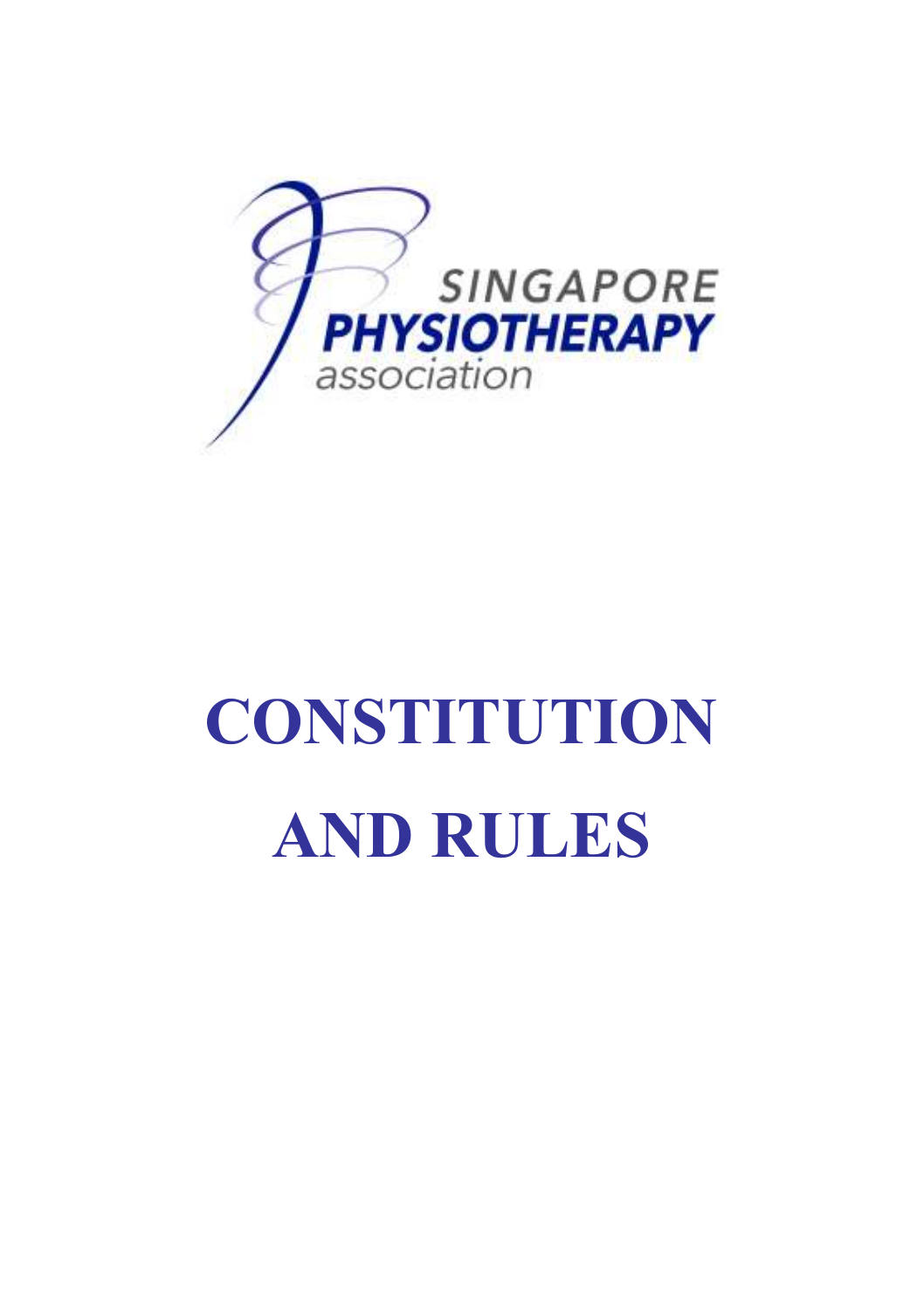# **SINGAPORE PHYSIOTHERAPY ASSOCIATION CONSTITUTION AND RULES**

# **ARTICLE I**

## **1. Name**

The association shall be known as the Singapore Physiotherapy Association (hereinafter referred to as the Association).

## **2. Office**

The registered office of the Association shall be at:

39A JALAN PEMIMPIN #06-06 HALCYON BUILDING SINGAPORE 577183

# **ARTICIE II**

# **OBJECTIVES**

- 1. To represent the profession of Physiotherapy in Singapore.
- 2. To promote the profession of Physiotherapy in Singapore.
- 3. To uphold the honour and interests of the physiotherapy profession.
- 4. To maintain lists of persons qualified to practice physiotherapy in Singapore.
- 5. To promote physiotherapy research and development.
- 6. To found and maintain schemes, for the advancement of the profession and for charitable purposes.
- 7. To own property, raise funds, invest, operate banking accounts and appoint trustees.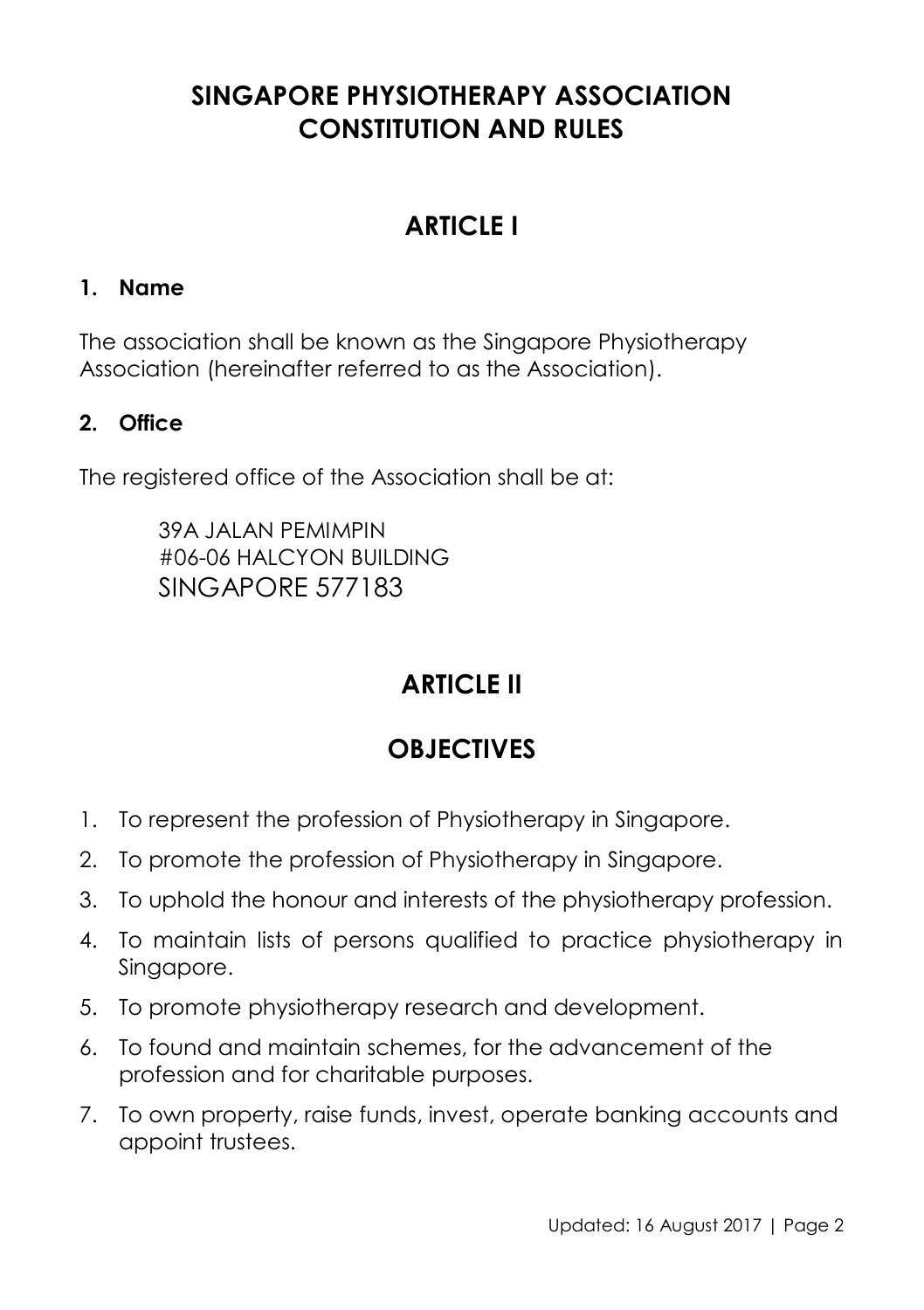# **ARTICLE III**

## **MEMBERSHIP AND SUBSCRIPTION**

#### **MEMBERSHIP**

There will be 9 classes of membership

- a. Ordinary
- b. Spouse
- c. Life
- d. Honorary
- e. Fellow
- f. Postaraduate student
- g. Student
- h. Associate
- i. New Graduate

Except for those persons appending their signatures to this Constitution and Rules by the 14<sup>th</sup> day of May 1963 (who shall be the first members of the Association), only such person shall be elected by the Council shall be members of the Association.

## **QUALIFICATION OF MEMBERSHIP**

#### **a Ordinary Membership**

Only persons possessing a qualification in Physiotherapy, recognized as being of an adequate standard by the Admissions Committee shall be eligible for this class of membership.

#### **b Spouse Membership**

Spouse of a current member of the Association, possessing a qualification in Physiotherapy, recognized as being of an adequate standard by the Admissions Committee.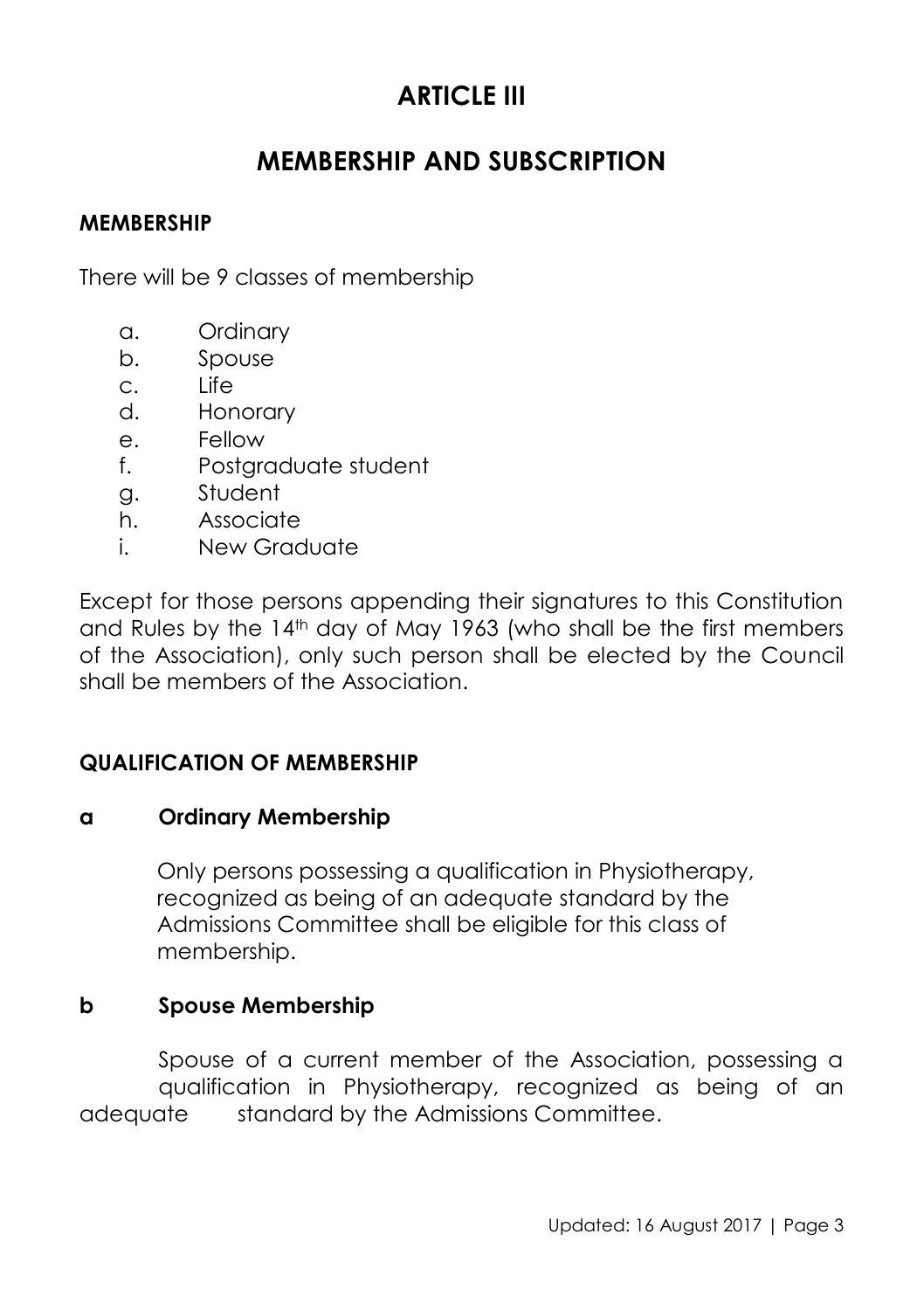#### **c Life Membership**

- i. Life membership shall be granted to an Ordinary member who had paid membership for at least 20 years.
- ii. Life membership is also offered to all members with less than 20 years of membership for a one-time subscription of \$2,000.

#### **d Honorary Membership**

Only persons, who in the opinion of the Council have contributed to an advancement of the profession, may be elected to this class of membership.

#### **e Fellow Membership**

Only members of the Association, who, in the opinion of the Council have important contribution to the advancement in knowledge and teaching in Physiotherapy, shall be awarded this class of membership.

#### **f Post-graduate Membership**

Ordinary members, who are pursuing a post-graduate degree locally or overseas, as full time students, are eligible for this category of membership.

#### **g Student Membership**

All physiotherapy students studying locally shall be eligible for the class of membership.

#### **h. Associate Membership**

This membership category is open to:

i. Persons who are working as Physiotherapy Assistants in Singapore and have basic physiotherapy training, but is not recognised to practise as physiotherapists in Singapore.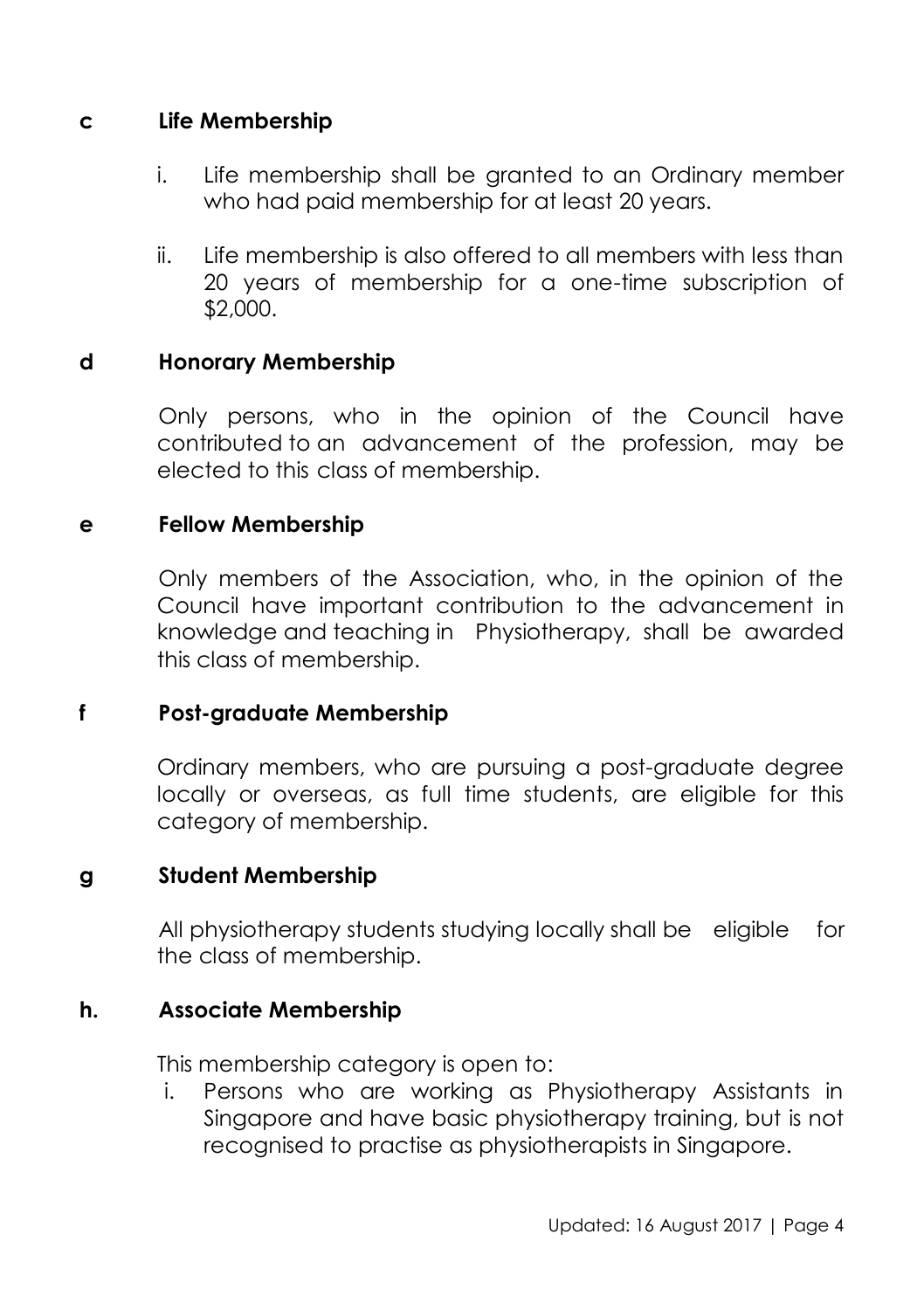ii. Persons who are employed as physiotherapists in their own country or residence and have basic physiotherapy training from an institution in the WCPT member organisation.

#### **i. New Graduate**

Open to newly graduated physiotherapists from local or overseas universities who are working locally within the first 2 years upon graduation.

All members, except Student Members and Associate Members, are entitled to vote at the General Meeting and be nominated for office in the Council.

#### **SUBSCRIPTION**

## **Ordinary Membership**

| Entrance fee        | \$40.00  |
|---------------------|----------|
| Yearly Subscription | \$120.00 |

Subscriptions are collected on a 2-year term.

#### **Spouse Membership**

| Entrance fee               | \$40.00 |
|----------------------------|---------|
| <b>Yearly Subscription</b> | \$70.00 |

Subscriptions are collected on a 2-year term.

## **Life Membership**

i. Ordinary member who had paid membership for at least 20 years – one-time payment \$500.00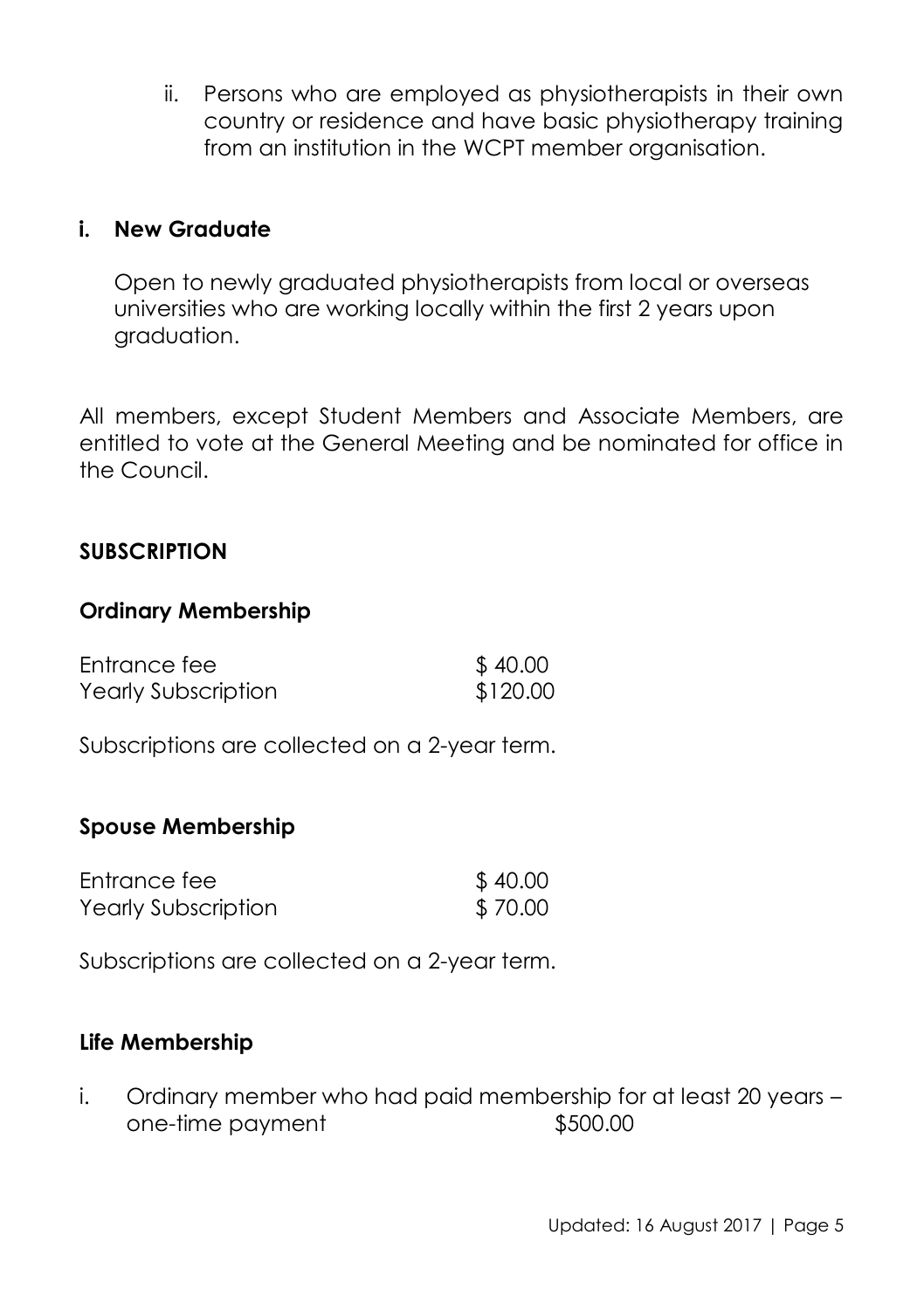ii. Ordinary member with less than 20 years of membership – one-time subscription  $$2,000.00$ 

No Entrance fee.

## **Student Membership**

No entrance fee

| Year 1 Student Subscription | \$80.00 |
|-----------------------------|---------|
| Year 2 Student Subscription | \$75.00 |
| Year 3 Student Subscription | \$50.00 |
| Year 4 Student Subscription | \$25.00 |

## **Post-graduate Student Membership**

| Yearly Subscription | \$70.00 |
|---------------------|---------|
|---------------------|---------|

Subscriptions are collected on a 2-year term.

## **Associate Membership**

| Entrance fee        | \$40.00  |
|---------------------|----------|
| Yearly Subscription | \$140.00 |

Subscriptions are collected on a 2-year term.

## **New Graduate Membership**

| Entrance fee        | \$40.00 |
|---------------------|---------|
| Yearly Subscription | \$70.00 |

Subscriptions are collected on a 2-year term.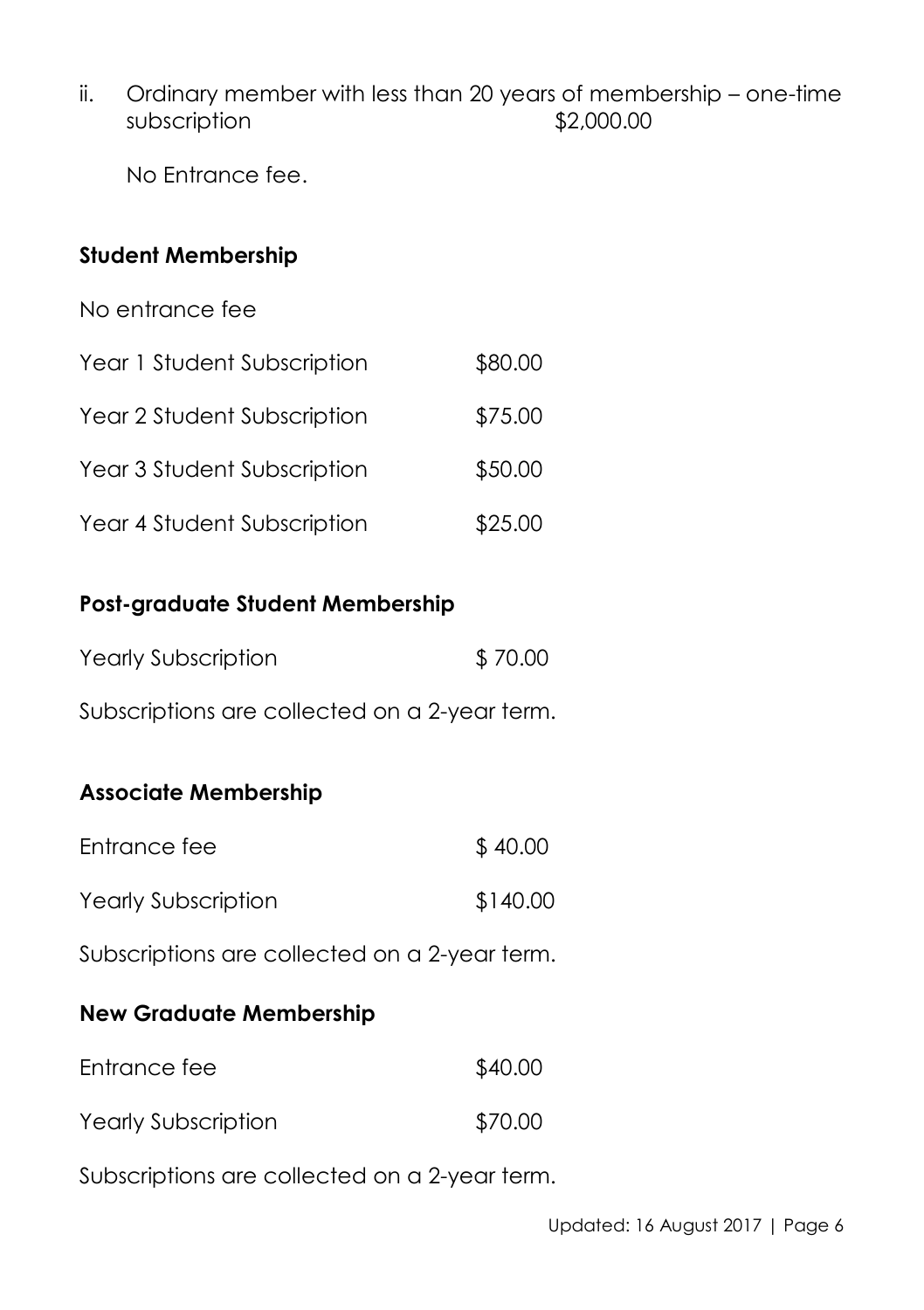# **ARTILCE IV**

## **MANAGEMENT OF THE ASSOCIATION**

- 1. The management of the Association shall be vested in the Council (hereinafter called the Council).
- 2. The Council shall consist of the following officers:

President Vice-President Honorary Secretary Honorary Treasurer Eight Committee Members

All of the above officers except the Honorary Treasurer may be reelected to the same post for a consecutive term of office. The term of office of the Council and Honorary Treasurer is two years.

Six persons shall comprise a quorum for a meeting of the Council. No Ordinary members shall be elected as Council members unless he/she has been a member of the Association for not less than six months.

- 3. The Council shall be responsible for electing all members (except as aforesaid), for organising all activities of the Association, and for representing the Association officially, and shall act as it thinks fit in pursuance of the aims and objectives of the Association. The Council may recommend to the Annual General Meeting (AGM), the appointment of a Patron or Patrons to the Association.
- 4. The Council may recommend to the AGM the appointment of an Honorary Legal Advisor and an Honorary Medical Advisor to the Association.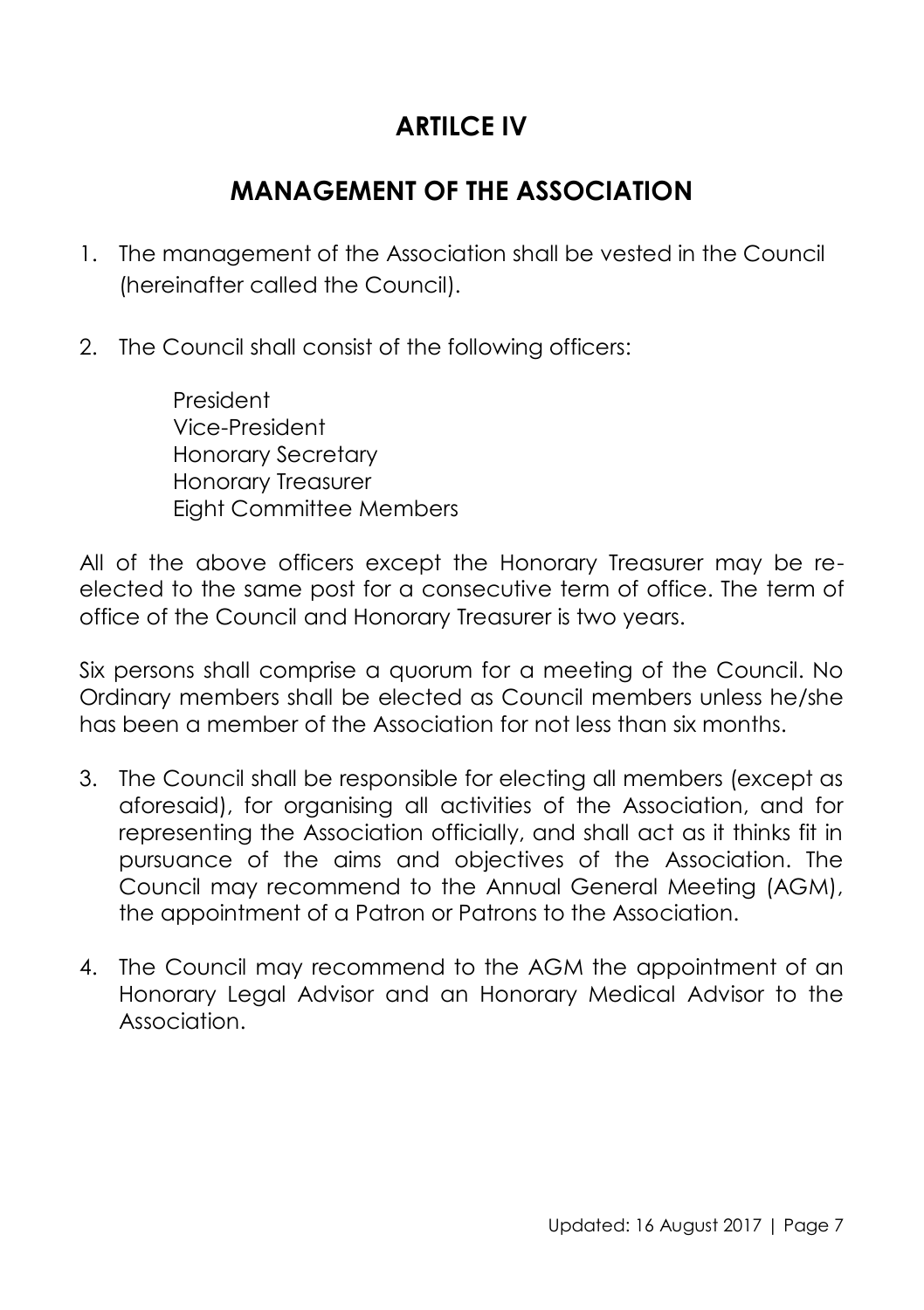# **ARTICLE V**

## **DUTIES OF COUNCIL MEMBERS**

- 1. The President shall take the chair at all meetings of the Council and at Annual and General Meetings of the Association. The President shall, in general, supervise the management of the officers of the Association.
- 2. The Vice-President shall act for the President in his or her absence.
- 3. The Honorary Secretary shall conduct the business of the Association. He or she shall be responsible for conducting correspondence and keeping the documents and papers of the Association.
- 4. The Honorary Treasurer shall be responsible for all monies received and paid out by the Association. He or she shall be responsible for collecting subscriptions, issuing receipts and maintaining accounts of the Association. He or she shall sign all cheques in conjunction with one other official of the Council nominated by the Council. A maximum sum of S\$200 is to be kept by the Treasurer and any excess shall be deposited into the bank.

## **ARTICLE VI**

## **POWERS OF THE COUNCIL**

- 1. The Council shall have the control of the finances of the Association, power to engage, control and dismiss the Association's employees and administrative powers as may be necessary for properly carrying out the objects of the Association in accordance with the Association's Constitution and Rules.
- 2. The Council shall have full power to make, alter, add to or repeal Bye-laws not consistent with the Association's Constitution and Rules regulating the affairs of the Association on any matters not provided for in the Constitution and Rules. Such Bye-laws so made, added to, altered or repealed shall come into operation at such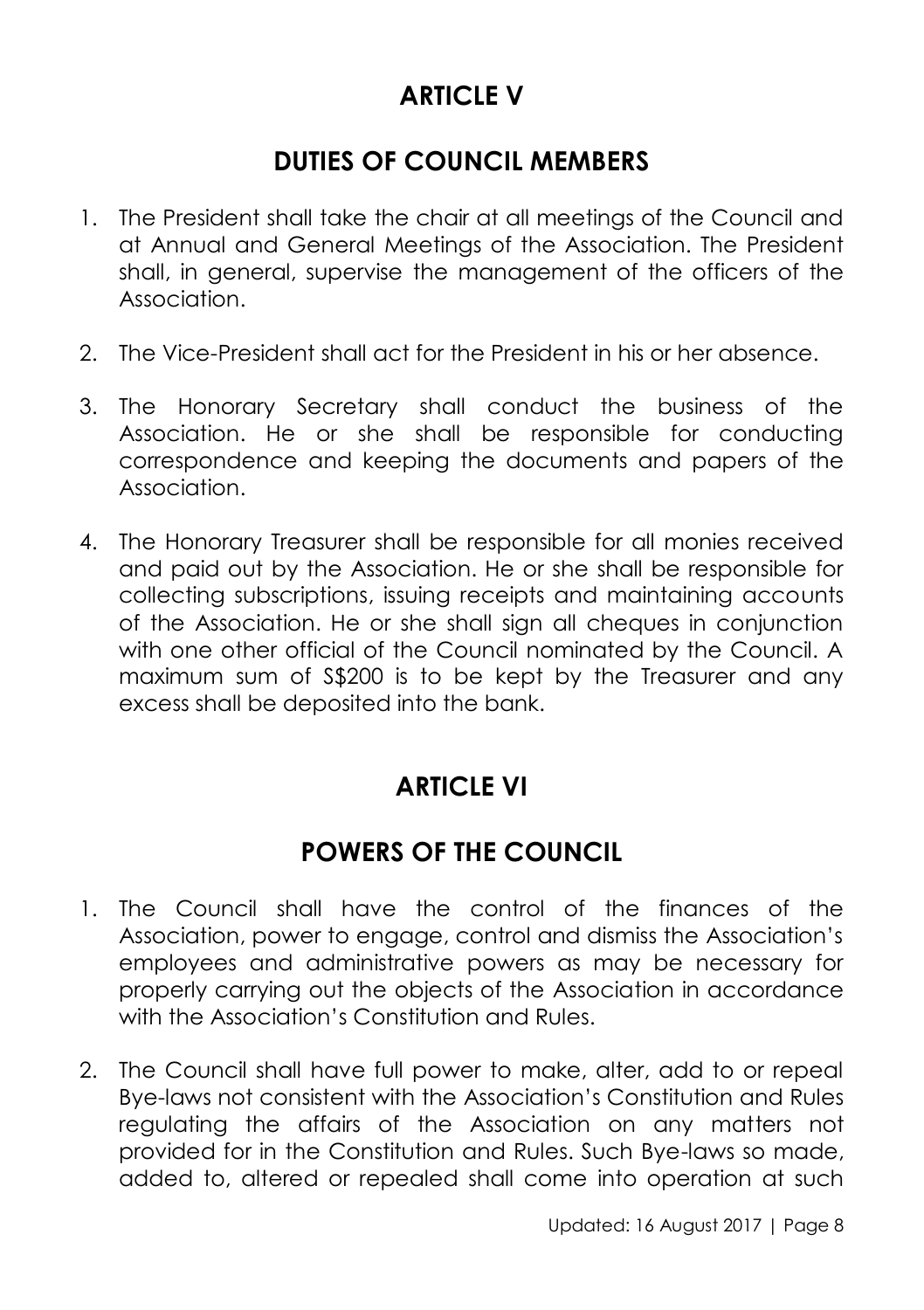time as is fixed by the Council. The Council shall further have full power to decide all questions arising out of or not covered by an Rule or Bye-law and such decisions shall be final unless and until altered or reversed by resolution of the members of the Association at a General Meeting or Extraordinary General Meeting (EGM).

- 3. The Council may appoint one or more of its members to a Subcommittee(s) and may co-opt members to serve on Subcommittees, and may delegate to any such Sub-committee such duties and powers as it may deem expedient.
- 4. The Council shall appoint an Admissions Committee comprising four persons from the Association. The Admissions Committee shall be responsible for all matters relating to membership of the Association. Each person appointed shall hold office for a period of one year from the date of appointment.
- 5. A member of the Committee may resign by giving written notice thereof to the Honorary Secretary but may not be removed from office except by a majority of not less than two-thirds of the vote of the Council at a meeting called for the purpose. Notice of such a meeting shall be given at least fourteen days before the date of the meeting to all Council members and the Committee member whom it is proposed to expel. Such a member is entitled to attend the Council meeting and to be heard.

# **ARTICLE VII**

# **GENERAL MEETING**

- 1. An AGM of the Association shall be held before the end of May each year.
- 2. The Quorum of an Annual General Meeting or Extraordinary General Meeting shall be 40 members.
- 3. An Extraordinary General Meeting shall be requested at any time by written notice to the Honorary Secretary signed by at least 25%of the members of the Association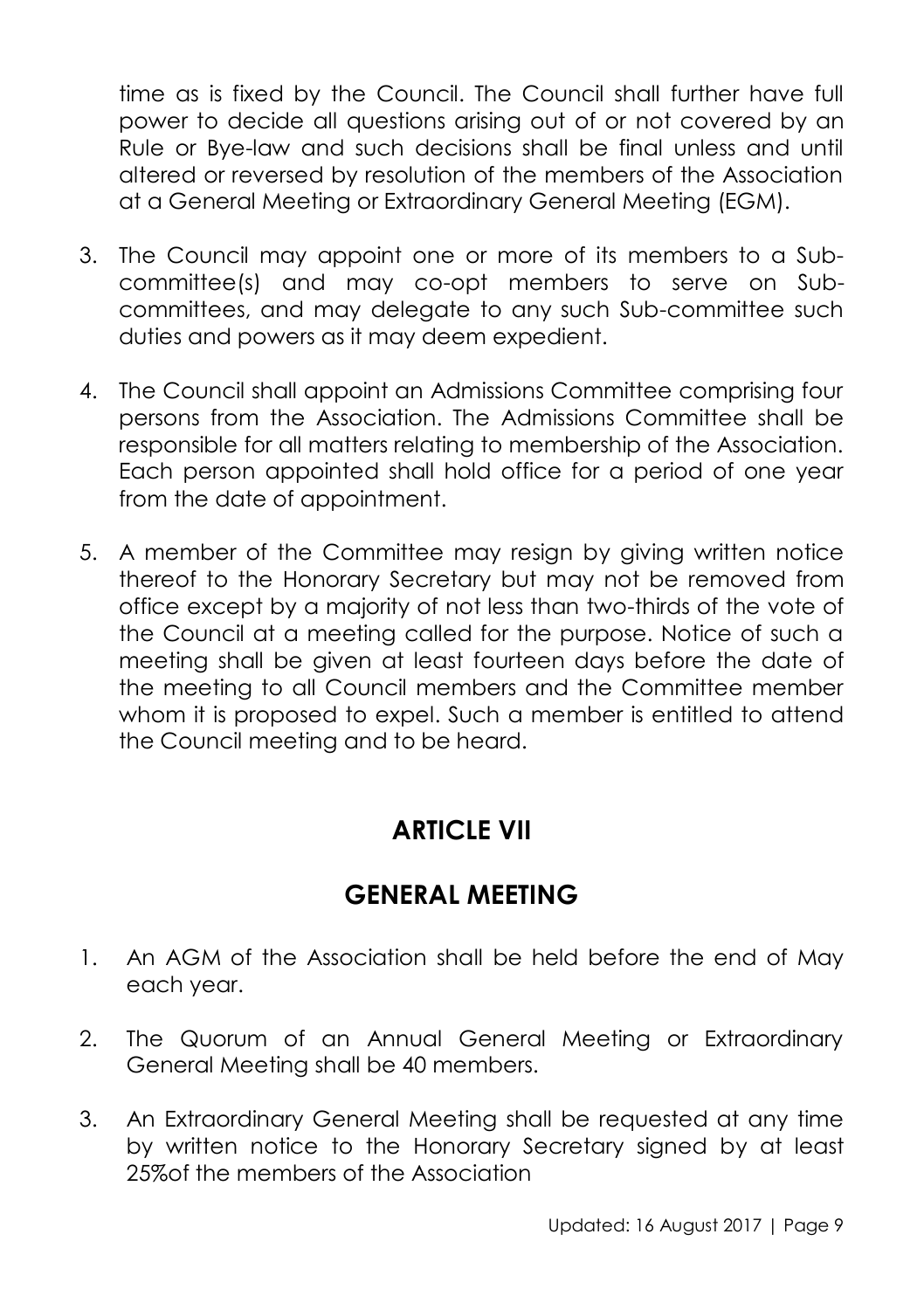- 4. Written notice of at least two weeks shall be sent out to all members before a General Meeting.
- 5. The Agenda of the AGM will include the reading and approval of the minutes of the last meeting, the election of office bearers, the presentation and discussion of the Annual Report and the Statement of Accounts. A written notice of one week may be given to the Honorary Secretary before any other business may be included in the agenda.

## **ARTICLE VIII**

## **VOTING PRIVILEDGES**

- 1. All members except student members are entitled to vote at the General Meeting and be nominated for office in the Council.
- 2. Each such member so entitled shall have one vote only, unless arrangement has been previously made in accordance with the rules and regulations for registration of a proxy vote.
- 3. It shall be competent for a member entitled to vote to appoint any other member as proxy for the exercise for his/her vote, provided that an instrument in writing appointing a proxy shall have been lodged with the Honorary Secretary of the Association twenty-four hours prior to the time of holding the General Meeting. The instrument appointing a proxy shall be filled out and signed by the member so granting the proxy, and countersigned by the proxy.

# **ARTICLE IX**

# **RESIGNATION AND EXPULSION**

1. A member may at any time by giving fourteen days notice in writing to the Honorary Secretary resign his/her membership of the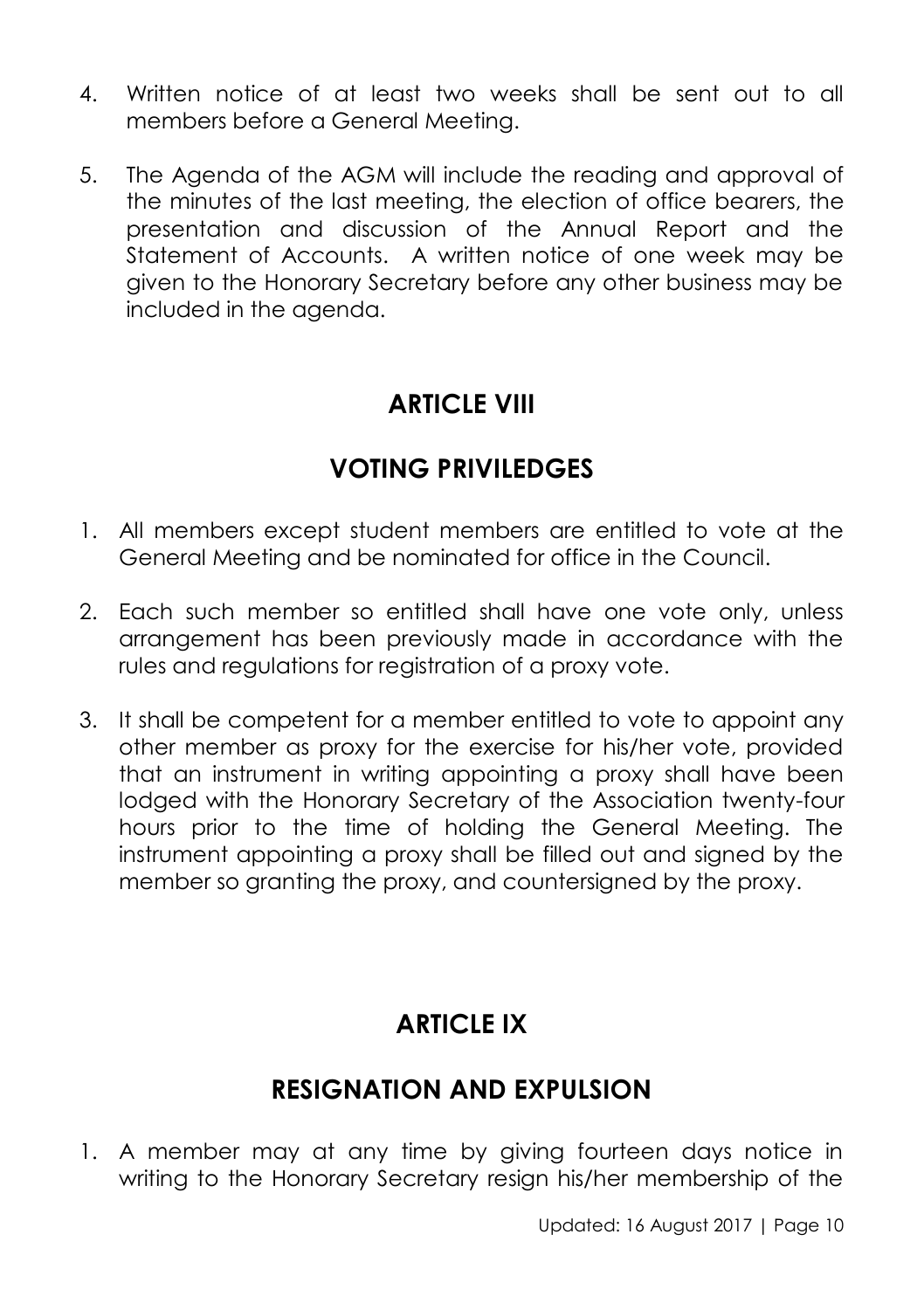Association but shall continue to be liable for any subscription or other debt due and unpaid at the date of his/her resignation.

- 2. The Council shall have power to terminate the membership of any member if he/she has not paid his/her subscription and /or any levies imposed by the Council for more than one year, provided that the Council may at any time in their discretion, restore him/her to membership upon payment of all areas of subscriptions levies, and /or monies then due to the Association.
- 3. If any member violates the Constitution and Rules of Bye-laws or if his/her conduct shall in the opinion of the Council be injurious to the character or interest of the Association, the Council shall after inquiry and notice, be empowered to recommend such member to resign. If such member so recommended shall not resign within fourteen days from the day of such communication, the Council shall have the power to call an EGM giving at least fourteen days notice of said meeting for the purpose. A vote of three-fourths of the members from the Association and no appeal shall lie from determination to any other meeting or Court of law.
- 4. A member of the Council is disqualified from any meeting held to investigate any case in which he /she is a complainant.

## **ARTICLE X**

## **AMENDMENTS TO THE CONSTITUTION AND RULES**

No alterations or additions to the Constitution and Rules of the Association shall be made except at a General Meeting with the concurrence of two-thirds of the members present. Such amendments will not come into force without the sanction of the Registrar of Societies.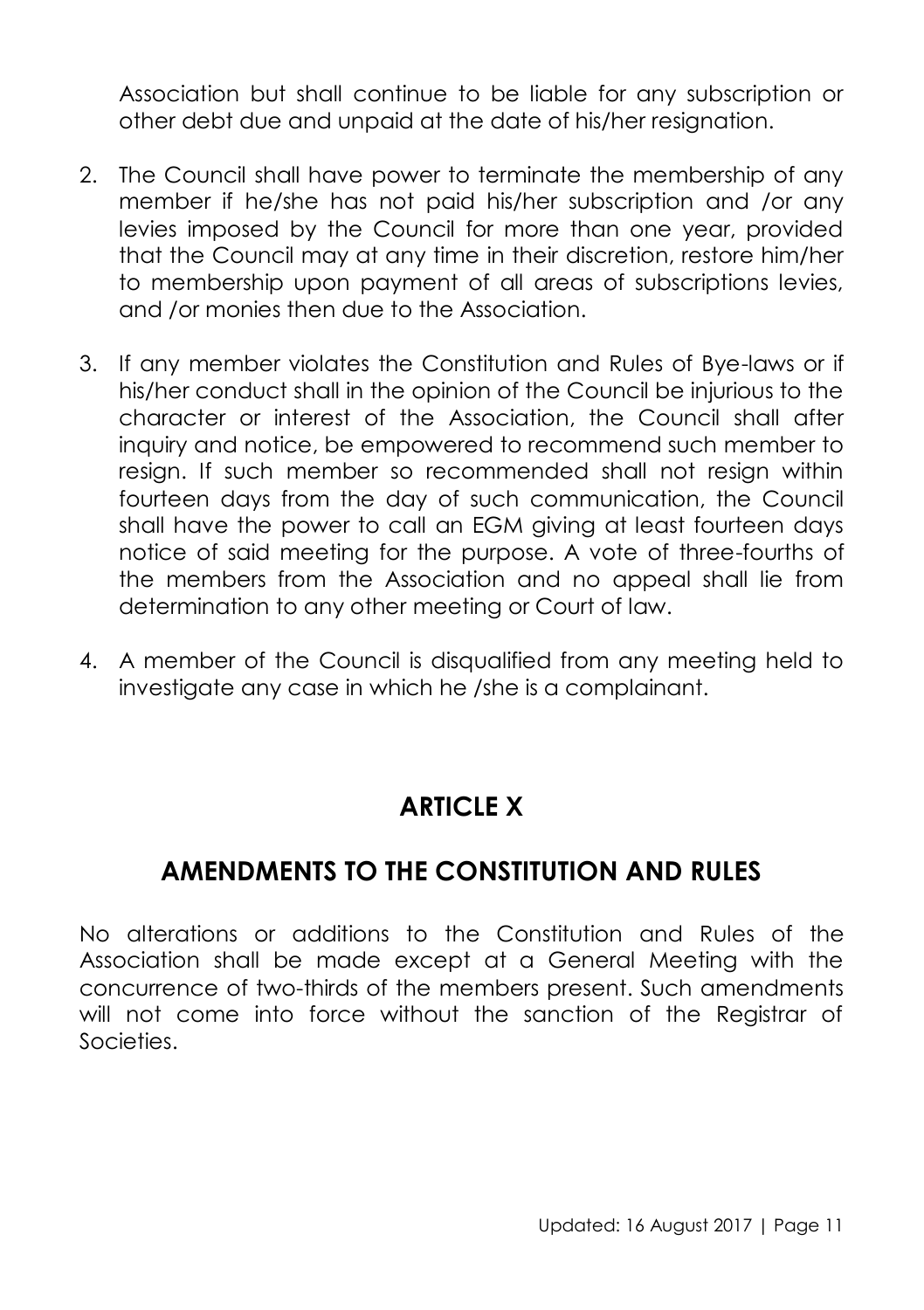# **ARTICLE XI**

## **DISSOLUTION**

- 1. The Association shall not be dissolved, except with the consent of not less than three fifths of the members of the Association, expressed either in person or by proxy at a General Meeting convened for the purpose or by postal vote.
- 2. In the event of the Association being dissolved as provided above, all debts and liabilities legally incurred on behalf of the Association shall be fully discharged and the remaining funds will be divided equally amongst the members.
- 3. Notice of dissolution shall be given within *fourteen* days of the dissolution to the Registrar of Societies.

## **ARTICLE XII**

## **AUDIT**

Two persons, not members of the Council, will be elected as Honorary Auditors at each AGM, and will join office for one year only and may be re-elected. They will be required to audit each year's accounts and present a report upon them to the AGM. They may be required by the President to audit the Association's account for any period within their tenure of office at any date and make a report to the Council.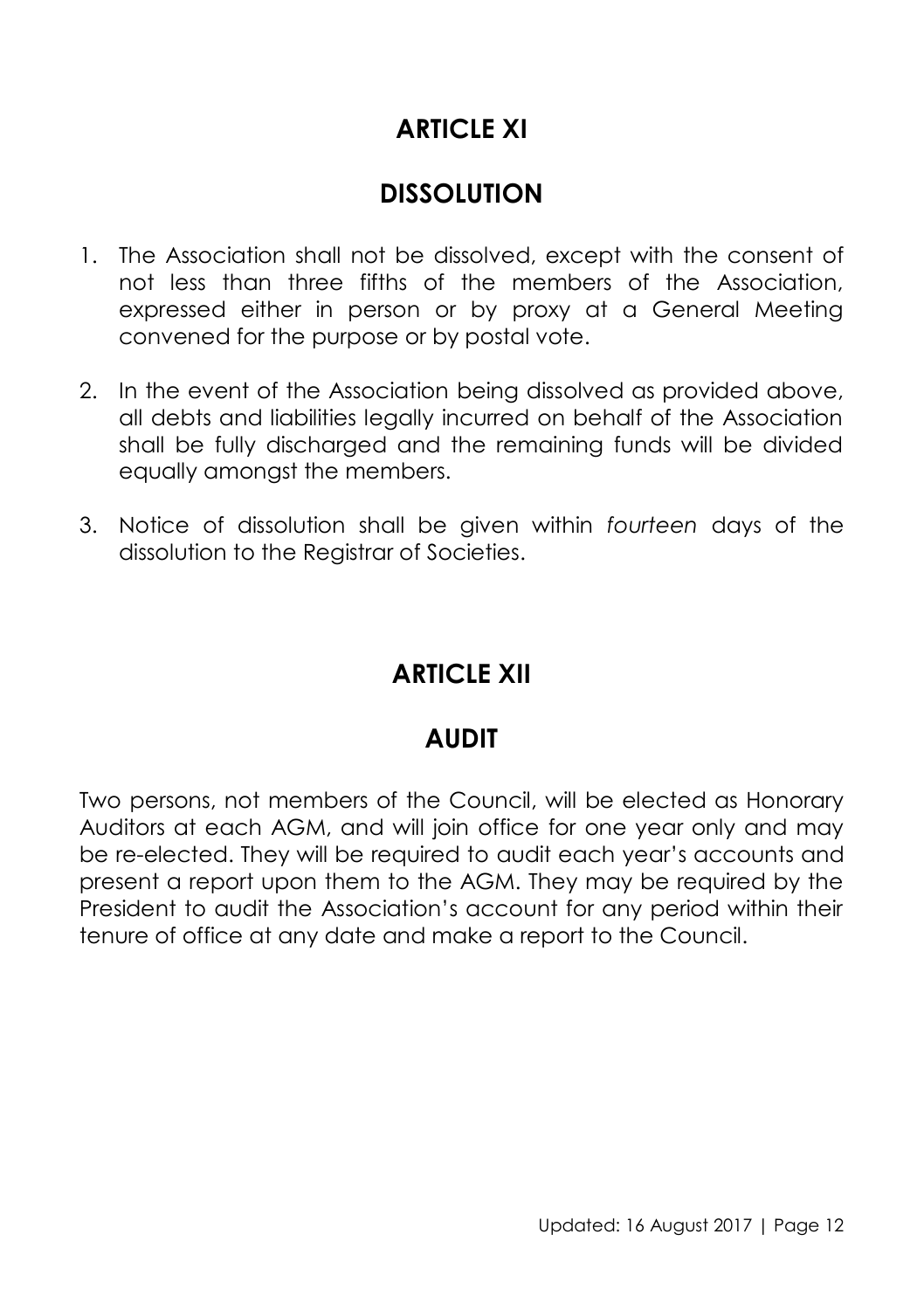# **ARTICLE XIII**

## **TRUSTEES**

- 1. If the Association at any time acquires any immovable property, such property shall be vested in trustees.
- 2. The trustees shall be appointed by a General Meeting.
- 3. There shall be at least two but not more than five trustees.
- 4. The trusteeship of a trustee shall become vacant if the trustee:
	- i. dies
	- ii. becomes bankrupt or makes any arrangement or composition with his creditors generally;
	- iii. becomes of unsound mind or a person or estate which is liable to be dealt with in any way under the law relating to mental disorder;
	- iv. resigns his trusteeship by notice in writing to the Association;
	- v. is absent from the Republic of Singapore for a period in excess of one year.
- 5. If a trustee is guilty of misconduct of such kind as to render it undesirable that he/she continues as a trustee, a General Meeting may remove him/her from the trusteeship.
- 6. Notice relating to the appointment, removal and filling of vacancies of trustees must be given at least two weeks before the General Meeting convened for the purpose. The result of such a meeting shall be notified to the Registrar of Societies for approval.